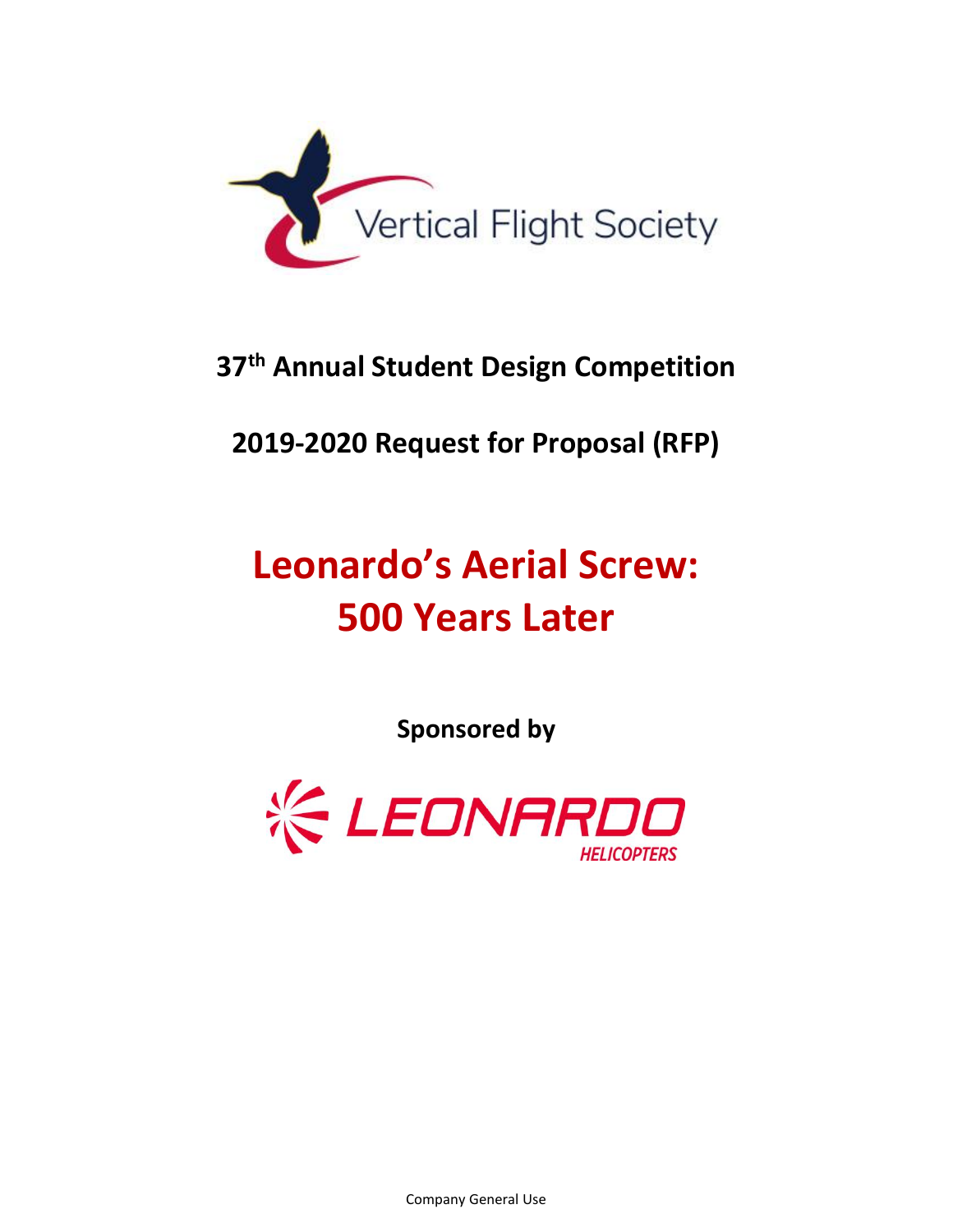# **Table of Contents**

| 1.0    |                                                                               |
|--------|-------------------------------------------------------------------------------|
| 1.1    |                                                                               |
| 1.1.1  |                                                                               |
| 1.1.2  |                                                                               |
| 1.1.3  |                                                                               |
| 1.1.4  |                                                                               |
| 1.1.5  |                                                                               |
| 1.1.6  |                                                                               |
| 1.1.7  |                                                                               |
| 1.1.8  |                                                                               |
| 1.1.9  |                                                                               |
| 1.1.10 |                                                                               |
| 1.2    |                                                                               |
| 1.3    |                                                                               |
| 1.4    |                                                                               |
| 1.5    |                                                                               |
| 1.6    |                                                                               |
| 2.0    |                                                                               |
| 2.1    |                                                                               |
| 2.2    |                                                                               |
| 2.2.1  |                                                                               |
| 2.2.2  |                                                                               |
| 2.2.3  | Optional Bonus Task: Flight Simulation Model sponsored by Advanced Rotorcraft |
| 3.0    |                                                                               |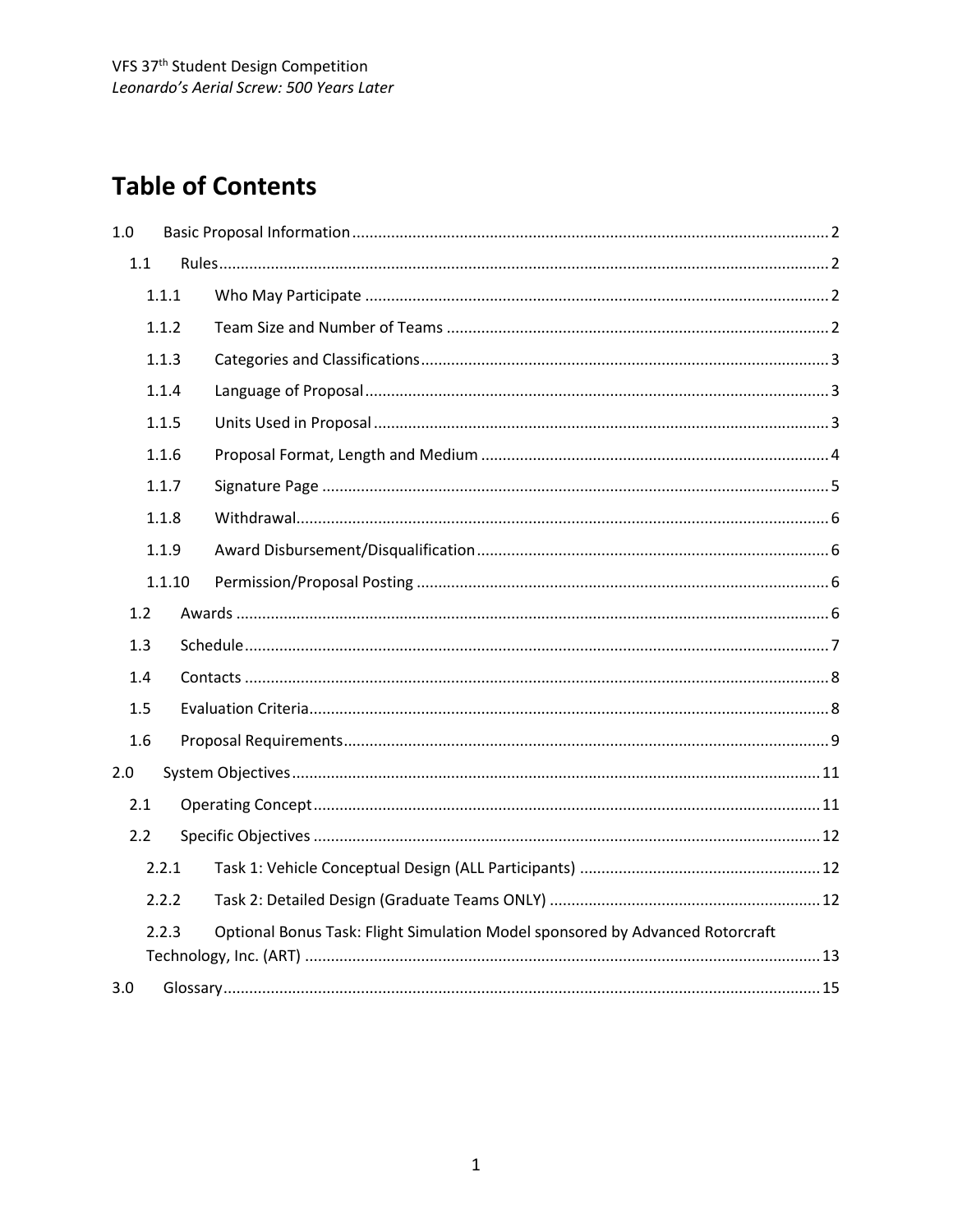# <span id="page-2-0"></span>**1.0 Basic Proposal Information**

**Leonardo Helicopters extends greetings and invites you to participate in the 37th Annual Student Design Competition (SDC) of the** *Vertical Flight Society* **(VFS)**, previously known as AHS International.

This Request for Proposal (RFP) is divided into two sections. Section 1 (this section) provides:

- General description of the competition
- Process for entering
- Rules (both general and proposal specific)
- Schedules
- Award description
- Contact information

Section 2 describes the specific challenge by **Leonardo Helicopters** and VFS.

### <span id="page-2-1"></span>1.1 **Rules**

#### 1.1.1 **Who May Participate**

<span id="page-2-2"></span>Undergraduate and graduate students from any school (university or college) may participate in this competition, *with the exception of countries or persons prohibited by the United States government.* A student may be full-time or part-time; their education level will be considered in the classification of their team (see 1.1.3).

#### 1.1.2 **Team Size and Number of Teams**

<span id="page-2-3"></span>The formation of project teams is encouraged and must follow these rules:

- **ALL teams, regardless of size, MUST name at least one (1) faculty advisor in order to compete (the same faculty advisor is allowed for different teams)**
- **the maximum number of students on a single-university team is ten (10)**
- **the minimum team size is one (1), an individual**
- **schools may form more than one team, and each team may submit a proposal, but each team is limited to a maximum of ten students**
- **a student may be a member of one team only**

We look favorably upon the development of collaborative, multi-university teams for the added experience gained in education and project management. *The maximum number of students for a multi-university team is twelve (12), distributed in any manner over the multi-university team***.**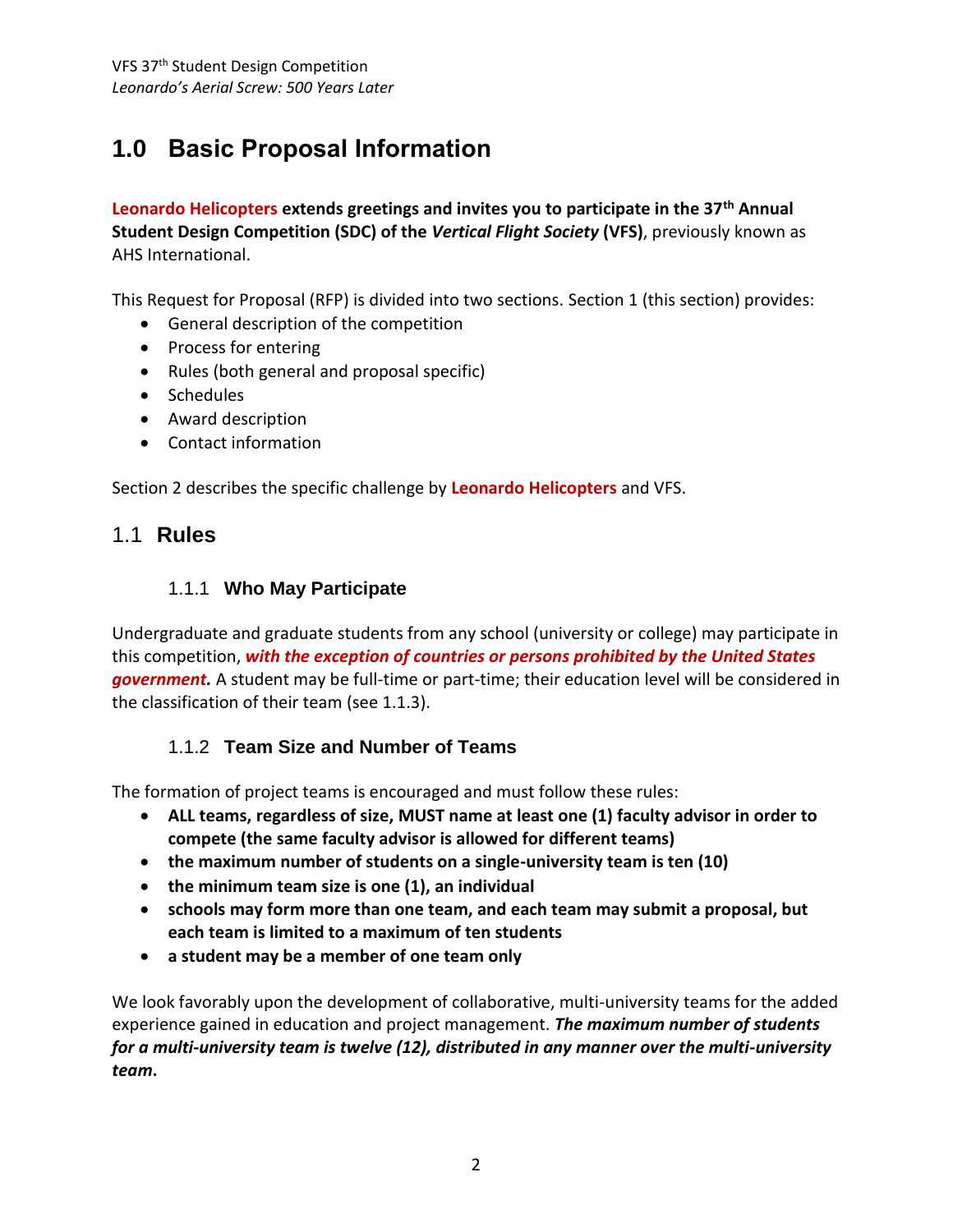The members of a team must be named in the The LOI is drafted by the team captain and emailed to the Vertical Flight Society contact by the date specified in section 1.3. Information in the Letter of Intent must include:

- **Name of the university or universities forming the team**
- **Name of the team**
- **Printed names of the members of the team from all the universities in the team**
- **Email addresses and education level (undergraduate or graduate) of each team member, including the team captain and faculty advisor(s)**
- **Affiliation of each student in the case of a multi-university team**
- **Printed names and affiliations of the team captain and faculty advisor(s)**

## 1.1.3 **Categories and Classifications**

<span id="page-3-0"></span>The competition has three categories that are eligible for prizes, as well as a bonus category if applicable, which are:

- $\bullet$  Undergraduate Student Category (1<sup>st</sup>, 2<sup>nd</sup>, 3<sup>rd</sup>)
- Graduate Student Category  $(1^{st}, 2^{nd}, 3^{rd})$ NOTE: The classification of the team is determined by the highest educational level currently pursued by any member of the team.
- New Entrant Category: A new entrant is defined as any school (undergraduate or graduate) **that has not participated in the last three competitions**.
- Bonus Task (*Optional)*: A bonus award will be provided to one undergraduate and one graduate team that successfully meets the evaluation criteria stated in the optional Bonus Task in addition to all other submission requirements.

## 1.1.4 **Language of Proposal**

<span id="page-3-1"></span>Regardless of the nationality of the teams, all submittals and communications to and from VFS will be in English.

## 1.1.5 **Units Used in Proposal**

<span id="page-3-2"></span>All teams must submit using both English and SI units. The primary units are to be SI units, followed by the secondary units in parentheses. The use of units shall be consistent throughout the proposal. All engineering units should be expressed in the units of:

- Newtons, N (force)
- Kilograms, kg (mass)
- Seconds, minutes or hours as appropriate (time)
- Meters, m (length)
- Kilometers per hour, km/h (velocity)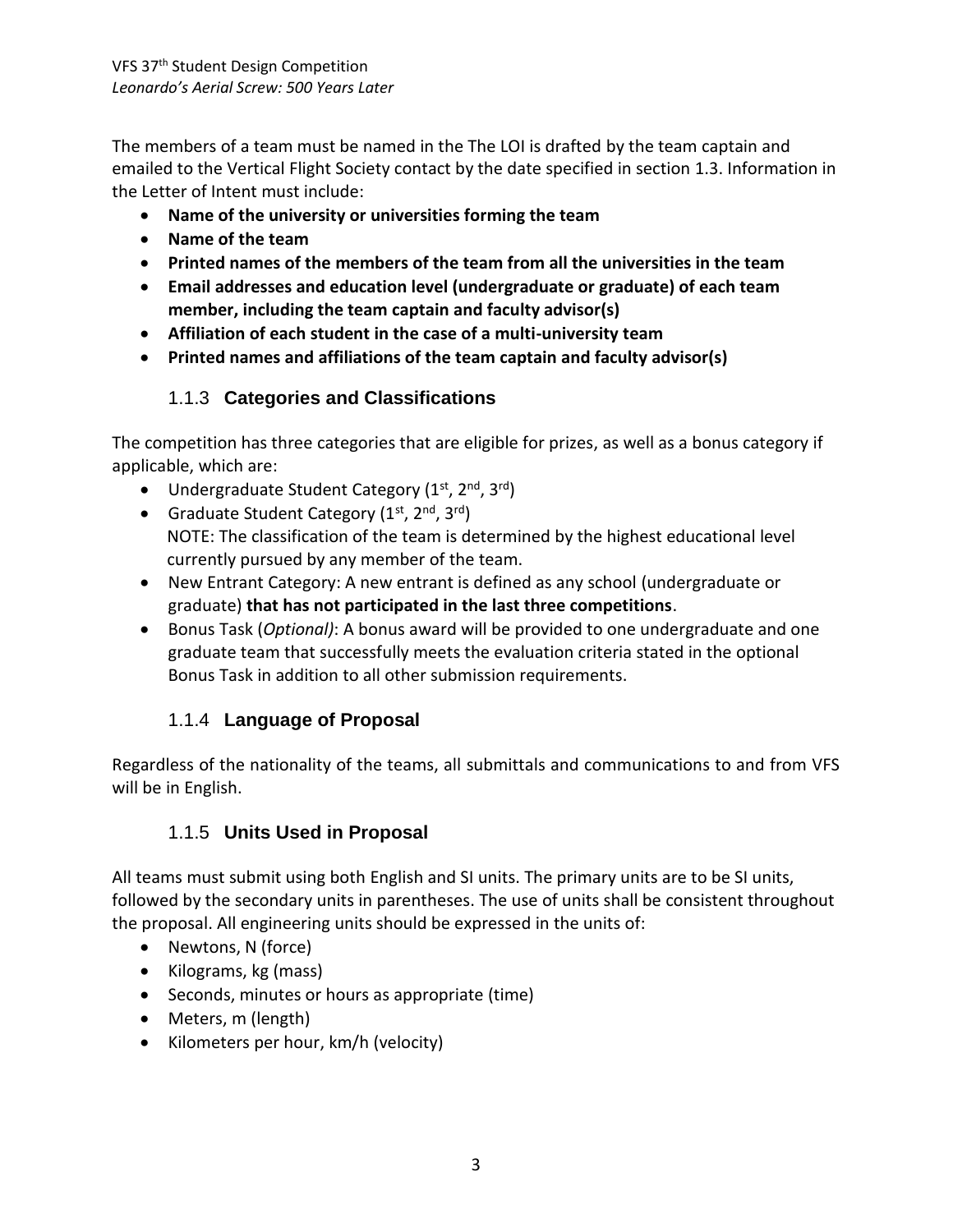## 1.1.6 **Proposal Format, Length and Medium**

<span id="page-4-0"></span>Three separate files — four if the team is participating in the optional **Flight Simulation Model** bonus task — comprise the Final Submittal and must be present for a submission to be considered complete. The judges shall apply a penalty if any file is missing. All files must be submitted in PDF readable with Adobe Acrobat (exceptions will be considered but only with advance request).

The three mandatory files are the Executive Summary, the Final Proposal and Poster. They are described herein.

**The first file is called the Final Proposal.** It is the complete, self-contained proposal of the team and must follow these guidelines:

- Undergraduate category Final Proposals shall be no more than 50-pages
- Graduate category Final Proposals shall be no more than 100-pages
- All pages are to be numbered
- Page count includes all figures, diagrams, drawings, photographs and appendices
- Pages should measure  $8\frac{1}{2} \times 11$  inches
- Use of font size of at least 10-points and spacing that is legible
- If a submission exceeds the page limit for its category, the judges will apply a penalty equal to ¼ point per page over the limit.

In short, anything that can be read or viewed is considered a page and subject to the page count, with the following exceptions:

- Cover page
- Acknowledgement page
- Signature page (see Section 1.1.7)
- Posting permission page (see section 1.1.10)
- Table of contents
- List of figures
- List of tables
- Nomenclature
- Reference pages
- **•** Executive Summary

**The second file is called the Executive Summary.** This is a self-contained "executive" briefing of the proposal and must follow these guidelines:

- Limited to twenty (20) pages for both undergraduate and graduate category and can take the form of a viewgraph-style presentation
- No additional technical content should be introduced in the Executive Summary
- All pages are to be numbered
- Pages should measure  $8\frac{1}{2} \times 11$  inches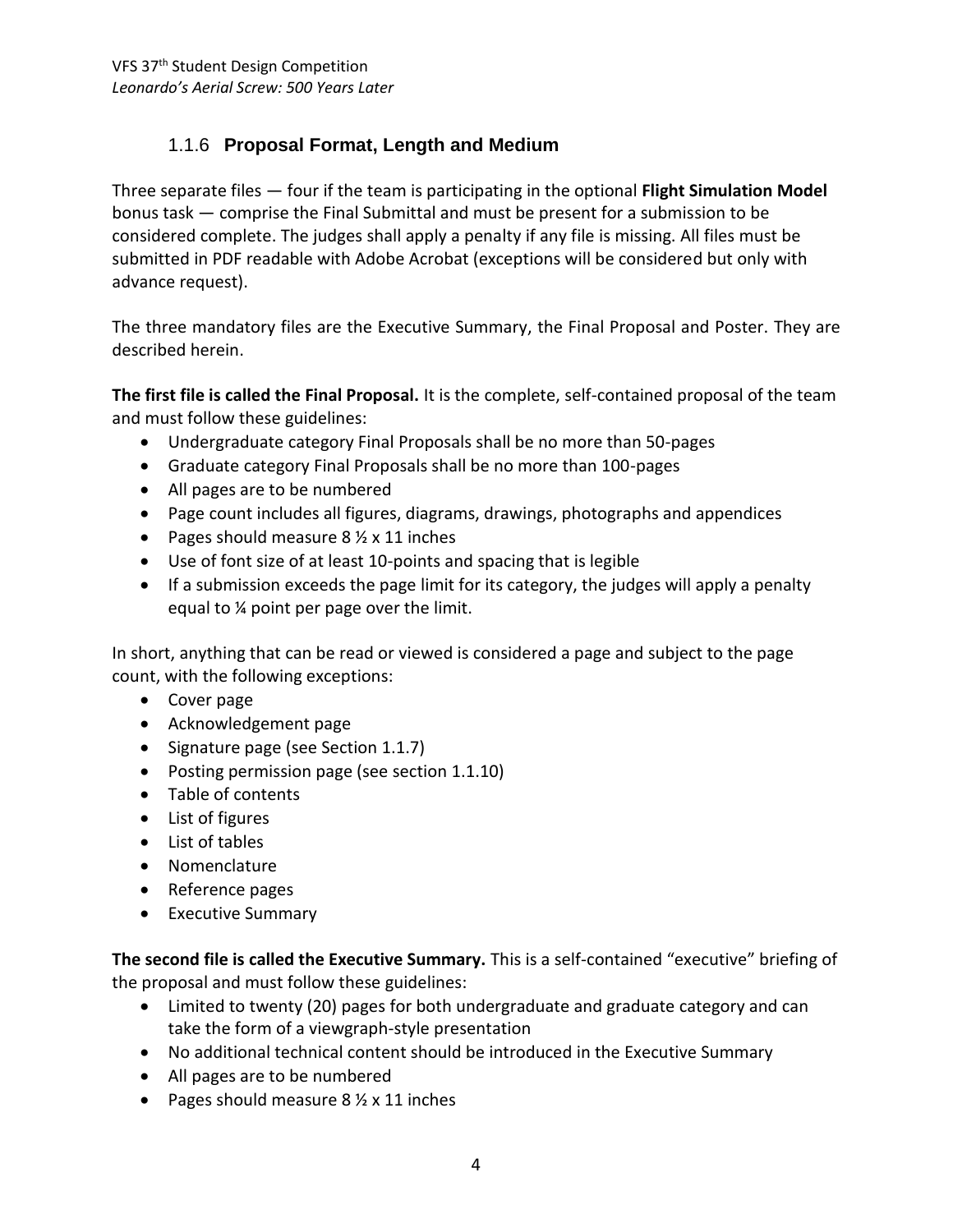VFS 37<sup>th</sup> Student Design Competition *Leonardo's Aerial Screw: 500 Years Later*

- Use of font size of at least 10-points and spacing that is legible
- If a submission exceeds the page limit, judges will apply the same page count penalty to the Executive Summary score as the Final Proposal
- The Executive Summary is not scored separately but contributes up to 10% of the total score of the complete submission

**The third file is called the Poster.** It is a poster of the project (A2 format, digital edition) with brief descriptions of the project and the team, a 3-view and a 3D rendering of the aircraft with team-selected significant details. The best posters will be exhibited at Leonardo Helicopters headquarters.

**The fourth file, if participating in the bonus task, is called the Flight Model Simulation Summary.** It is related to the Flight Model Simulation task (Optional) if performed and it is a proper presentation of the simulation work done and must follow these guidelines:

- Limited to twenty (20) pages for both undergraduate and graduate category and can take the form of a viewgraph-style presentation
- All pages are to be numbered
- Pages should measure  $8\frac{1}{2} \times 11$  inches
- Use of font size of at least 10-points and spacing that is legible

Alongside the Flight Model Simulation Summary, the Flight Lab model must be also be provided.

All submissions shall be made via email to the VFS contact or by upload to VFS; team captains will be instructed on how to submit their proposals.

## 1.1.7 **Signature Page**

<span id="page-5-0"></span>All submittals must include a signature page as the second page, following immediately after the cover page. The signature page must include:

- Student name
- Email address
- Education level (undergraduate or graduate)
- Signature of each student
- In the case of a multi-university team, the page must also indicate the affiliation of each student

The submittals must be wholly the effort of the students, but Faculty advisors may provide guidance. **The signature page must also include the printed names, email addresses and signatures of the Faculty Advisors.**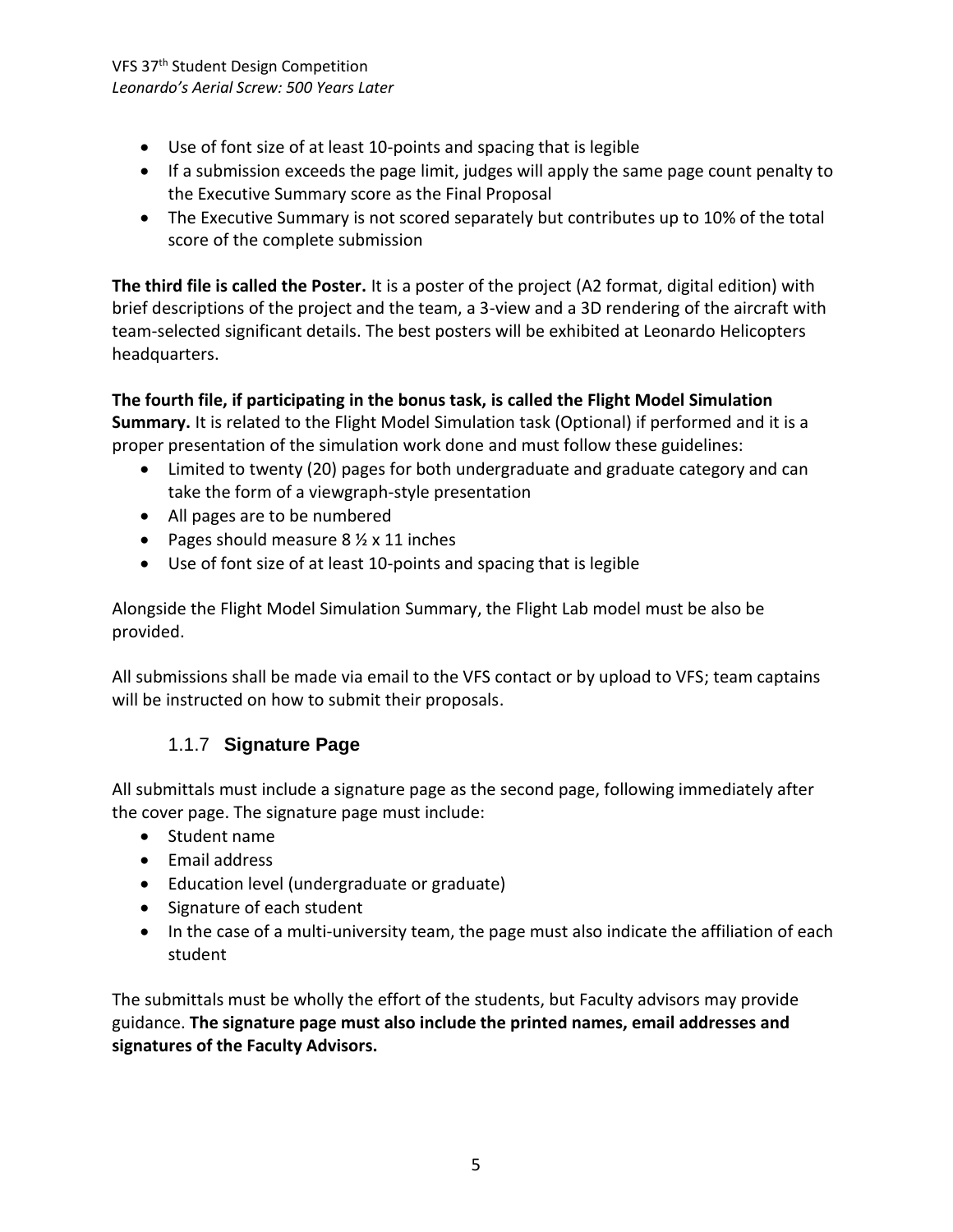Design projects for which a student receives academic credit must be identified by course name(s) and number(s) on the signature page.

#### 1.1.8 **Withdrawal**

<span id="page-6-0"></span>If a student withdraws from a team, or if a team withdraws their project from the competition, that team must notify the VFS POC in writing immediately.

## 1.1.9 **Award Disbursement/Disqualification**

<span id="page-6-1"></span>The Vertical Flight Society and the Student Design Competition Committee reserves the right to decline to make all of the awards under the award categories if there are not a sufficient number of submissions that meet the expectations of the judges.

*Proposals that do not, in the assessment of the judges, demonstrate an adequate understanding of the problem may be deemed ineligible for an award. In addition, any proposal that includes plagiarism or that copies substantial portions of prior proposals or publications will be disqualified.* 

## 1.1.10 **Permission/Proposal Posting**

<span id="page-6-2"></span>VFS will post the winning entries in the undergraduate and graduate categories on its website. By entering the competition, teams give VFS permission to post their entry online if selected as a winner. *Therefore written permission must appear on a separate page immediately following the signature page.* This permission page will not count against the page count.

## <span id="page-6-3"></span>**1.2 Awards**

**Leonardo Helicopters** is very pleased to sponsor the VFS Student Design Competition this year and will provide the funds for the awards and travel stipends, as described below (all amounts in US Dollars).

Submittals are judged in three (3) categories. Undergraduate category:

- $\bullet$  1<sup>st</sup> place \$2,000
- $\bullet$  2<sup>nd</sup> place \$1,200
- $\bullet$  3<sup>rd</sup> place \$750

Graduate category:

- $\bullet$  1<sup>st</sup> place \$2,500
- $\bullet$  2<sup>nd</sup> place \$1,800
- $\bullet$  3<sup>rd</sup> place \$1,000

Best New Entrant (as defined in section 1.1.3):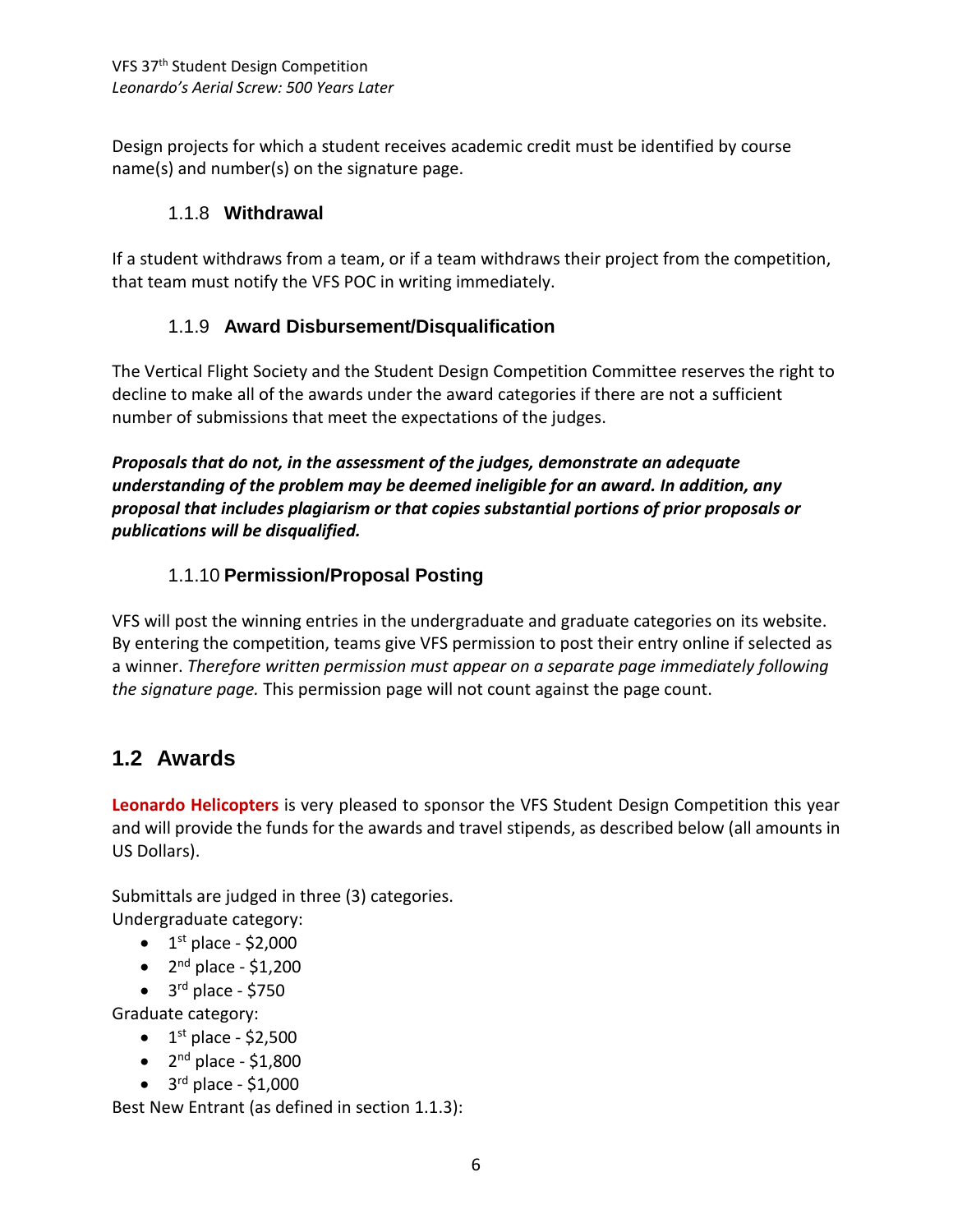VFS 37th Student Design Competition *Leonardo's Aerial Screw: 500 Years Later*

- Undergraduate \$500
- Graduate \$750

*Optional Bonus Task (\$2,000)*

- \$1,000 (awarded to one *undergraduate* team completing the **Advanced Rotorcraft Technology (ART) Flight Model Simulation** task, judged independent from the design portion)
- \$1,000 (awarded to one *graduate* team completing the **ART Flight Model Simulation** task, judged independent from the design portion)

Certificates of achievement will be presented to each member of the winning team and to their faculty advisors for display at their school.

- Student representatives from the first place graduate (up to two students) and undergraduate (up to two students) teams are expected to present a technical summary of their design at the Vertical Flight Society's 77<sup>th</sup> Annual Forum, May 11-13, 2021 in West Palm Beach, Florida, during an Aircraft Design Technical Session.
- The students(s) presenting the winning design teams will receive complimentary registration to the Forum.
- In addition, the first place graduate and undergraduate team's universities will each be provided a \$1,000 stipend to help defray the cost of the team's attendance. The \$1,000 travel stipend amount will be included in the first place award disbursement to the university.

## <span id="page-7-0"></span>**1.3 Schedule**

Schedule milestones and deadline dates for submission are as follows:

| <b>Milestone</b>                                                       | Date                                               |
|------------------------------------------------------------------------|----------------------------------------------------|
| VFS Issues a Request For Proposal                                      | Early September                                    |
| Submit Letter of Intent to Participate                                 | No Later Than (NLT)<br><b>February 3, 2020</b>     |
| Submit Requests for Information/Clarification                          | Continuously, but NLT<br><b>February 28, 2020.</b> |
| <b>VFS Issues Responses to Questions</b>                               | <b>NLT March 28, 2020</b>                          |
| Teams submit Final Submittal (Final Proposal and Executive<br>Summary) | <b>NLT May 31, 2020</b>                            |
| SDC Committee and sponsor notifies VFS of results                      | Early August 2020                                  |
| VFS announces winners                                                  | Mid to Late August<br>2020                         |
| Winning teams present at VFS Forum 77                                  | May 11-13, 2021                                    |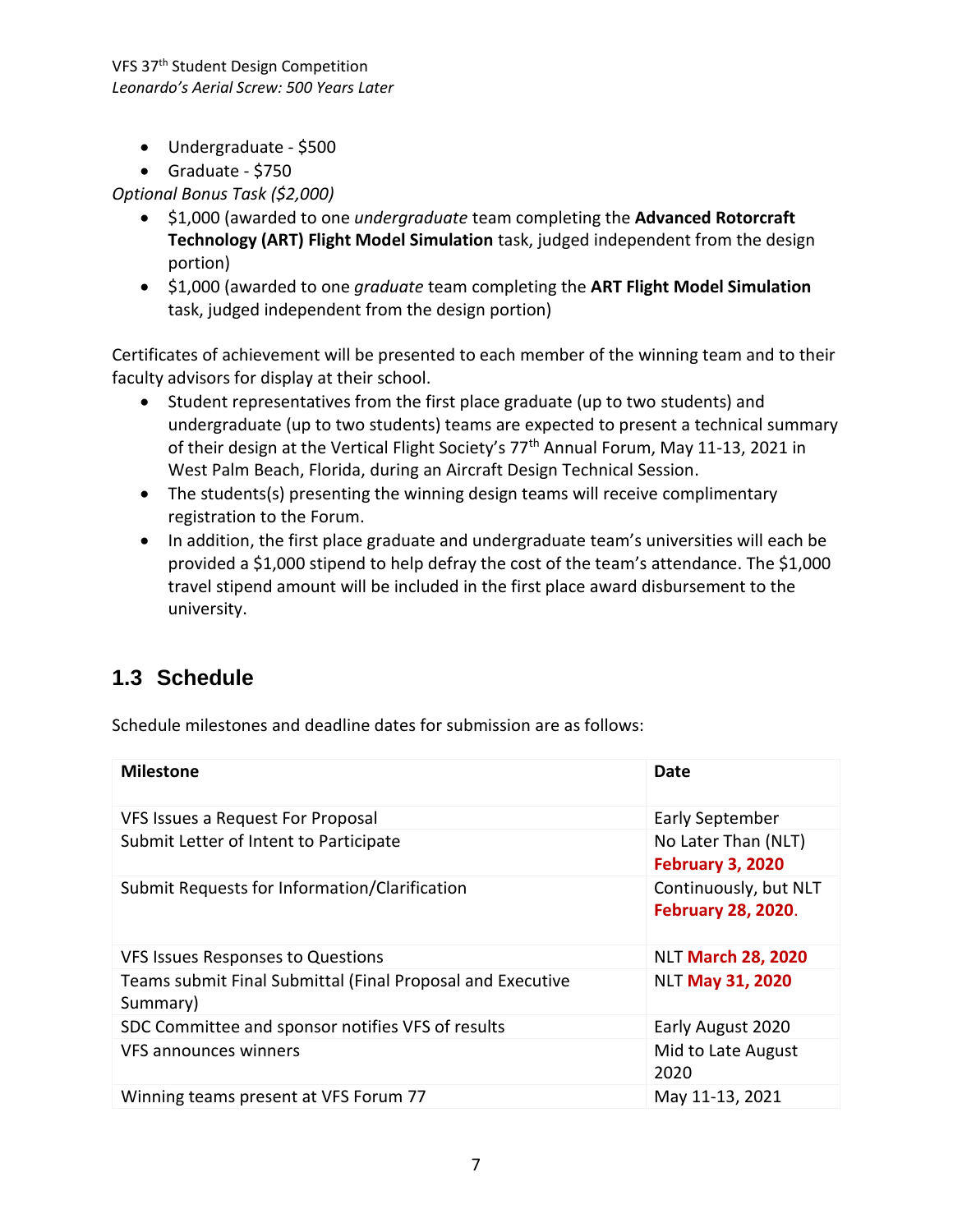To reiterate:

- Letter of Intent must be received by VFS no later than **February 3, 2020.** The signature page must include all of the information requested in section 1.1.7.
- All questions and requests for information/clarification from teams must be submitted to VFS by **February 28, 2020**.
- VFS will distribute ALL of the questions and answers **collectively to ALL entrant team captains by March 27, 2019.**
- **Final proposals must be submitted by May 31, 2020**.

## <span id="page-8-0"></span>**1.4 Contacts**

All correspondence should be directed to:

**Julie M Gibbs, Technical Programs Director** *The Vertical Flight Society (VFS)* **2700 Prosperity Ave., Suite 275 Fairfax, Virginia 22031 USA Phone: +1-703-684-6777 x 103 Email:** [jmgibbs@vtol.org](mailto:jmgibbs@vtol.org)

## <span id="page-8-1"></span>**1.5 Evaluation Criteria**

The proposals shall be judged on four (4) primary categories with weighting factors specified below.

A. Technical Content (40 points)

The Technical Content of the proposal requires that:

- Design meets the RFP technical requirements
- Assumptions are clearly stated and logical
- A thorough understanding of tools is evident
- All major technical issues are considered
- Appropriate trade studies are performed to direct/support the design process
- Well balanced and appropriate substantiation of complete aircraft and subsystems is present
- Technical drawings are clear, descriptive, and accurately represent a realistic design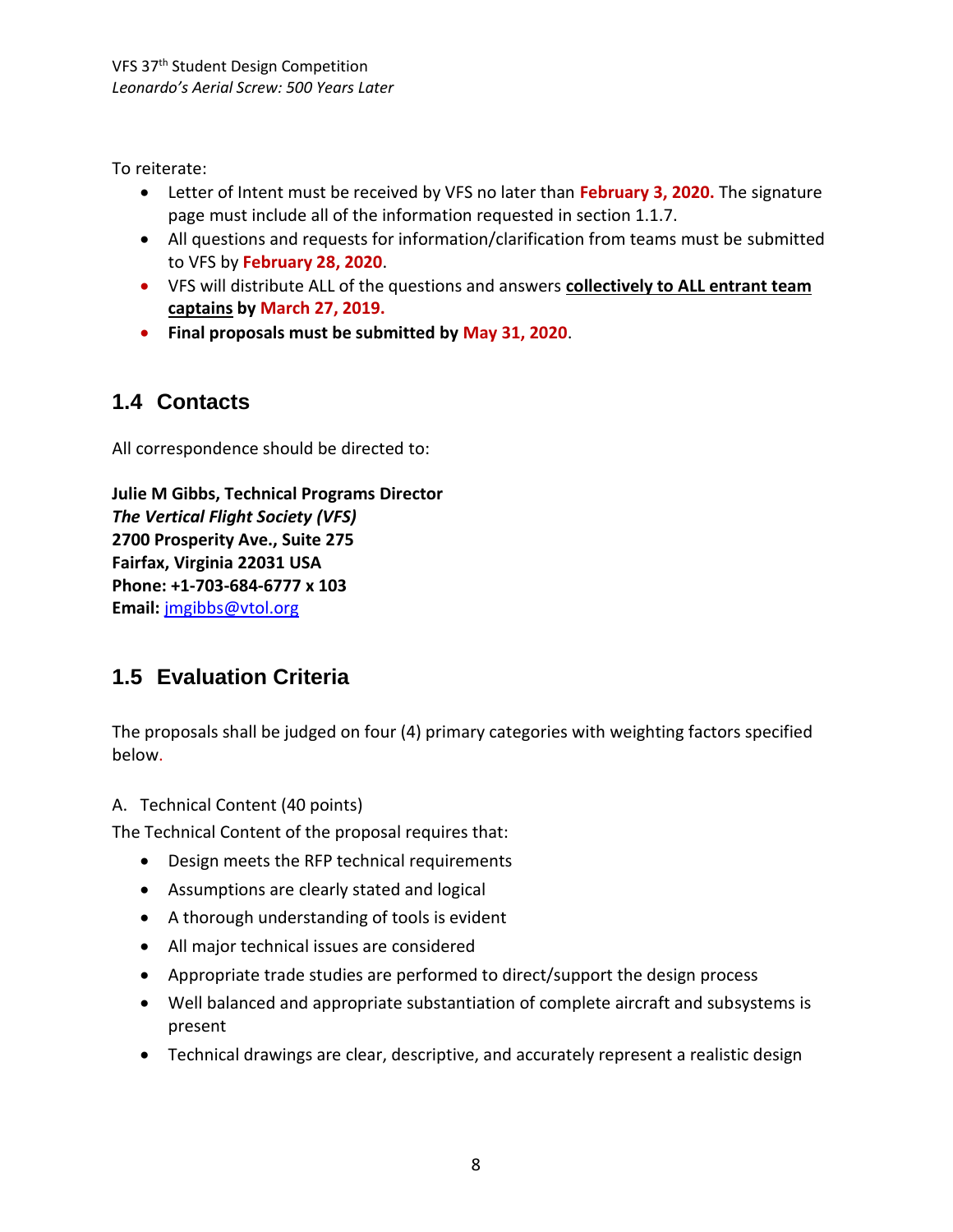#### B. Application & Feasibility (25 points)

The proposals will be judged on how well current and anticipated technologies are applied to the problem, and on the feasibility of the solution. The proposals must:

- Justify and substantiate the technology levels that are used or anticipated
- Direct appropriate emphasis and discussion to critical technological issues
- Discuss how affordability considerations influenced the design process
- Discuss how reliability and maintainability features influenced the design process
- Discuss how manufacturing methods and materials were considered in the design process
- Show an appreciation for the operation of the aircraft

#### C. Originality (20 points)

The originality of the proposal shall be judged on:

- How innovative the solution is
- How much does the solution demonstrate originality and show imagination
- Vehicle/system aesthetics

#### D. Organization & Presentation (15 points)

The organization and presentation of the proposal requires:

- A self-contained Executive Summary that contains all pertinent information and a compelling case as to why the proposal should win (must be a separate file)
- An introduction that clearly describes the major features of the proposed system
- A well-organized proposal with all information presented in a readily accessible and logical sequence
- Clear and uncluttered graphs, tables, drawings and other visual elements
- Complete citations of all previous relevant work (the "state of the art")
- Professional quality and presentation
- The proposal meets all format and content requirements
- The RFP describes the proposal requirements (Section 1.6) and design objectives (Section 2)

## <span id="page-9-0"></span>**1.6 Proposal Requirements**

The Final Submittal needs to communicate a description of the design concepts and the associated performance criteria (or metrics) to substantiate the assumptions and data used and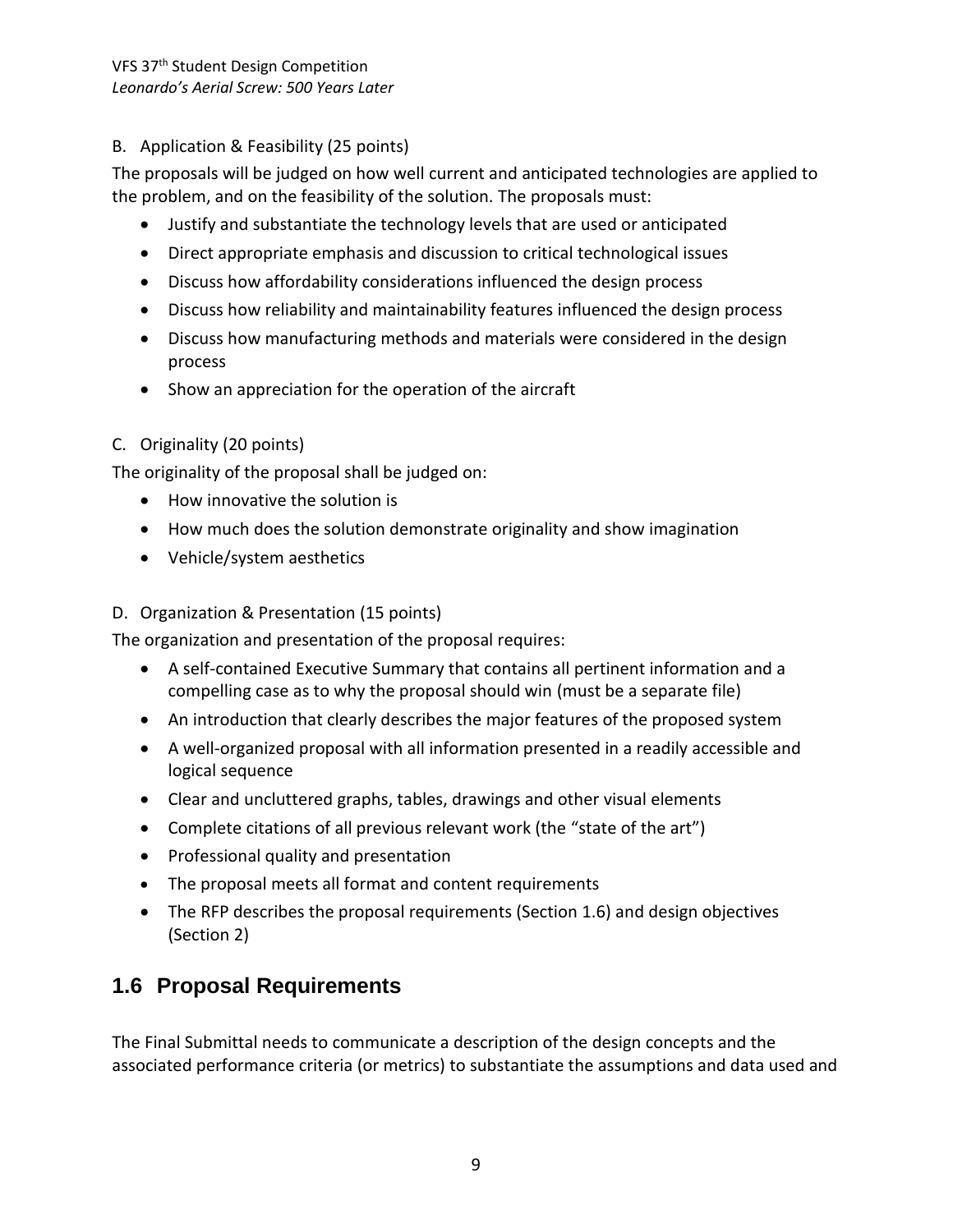the resulting predicted performance, weight, and cost. Use the following as guidance while developing a response to this Request for Proposal (RFP):

- A. Demonstrate a thorough understanding of the RFP requirements.
- B. Describe how the proposed technical approach complies with the requirements specified in the RFP. Technical justification for the selection of materials and technologies is expected. Clarity and completeness of the technical approach will be a primary factor in evaluation of the proposals.
- C. Identify and discuss critical technical problem areas in detail. Present descriptions, method of attack, system analysis, sketches, drawings and discussions of new approaches in sufficient detail in order to assist in the engineering evaluation of the submitted proposal. Identify and justify all exceptions to RFP technical requirements. Design decisions are important, but so is the process and substantiation.
- D. Describe the results of trade-off studies performed to arrive at the final design. Include a description of each trade and a thorough list of assumptions. Provide a brief description of the tools and methods used to develop the design.

Section 1.1.6, titled "Proposal Format, Length and Medium" describes the data package that a team must provide in the Final Submittal. Specifically, the Final Submittal must contain the required three files submitted via email or upload.

- 1. The first file is the *Final Proposal*, which is the full length, complete and self-contained proposed solution to the RFP. By self-contained, we mean that the proposal does not refer to and does not require files other than itself.
- 2. The second file is an *Executive Summary*, which presents a compelling story why the VFS evaluators should select your design concept. The Executive Summary should highlight critical requirements and the trade studies you conducted, and summarize the rotorcraft concept design and capabilities.
- 3. The third file is the *Poster*, which presents a description of the project and the team, a 3-view and a 3D rendering, as well as selected significant details.
- 4. The fourth file (optional) is the *Bonus Task* (if submitted) conducted in accordance with the requirements defined in 2.2.3.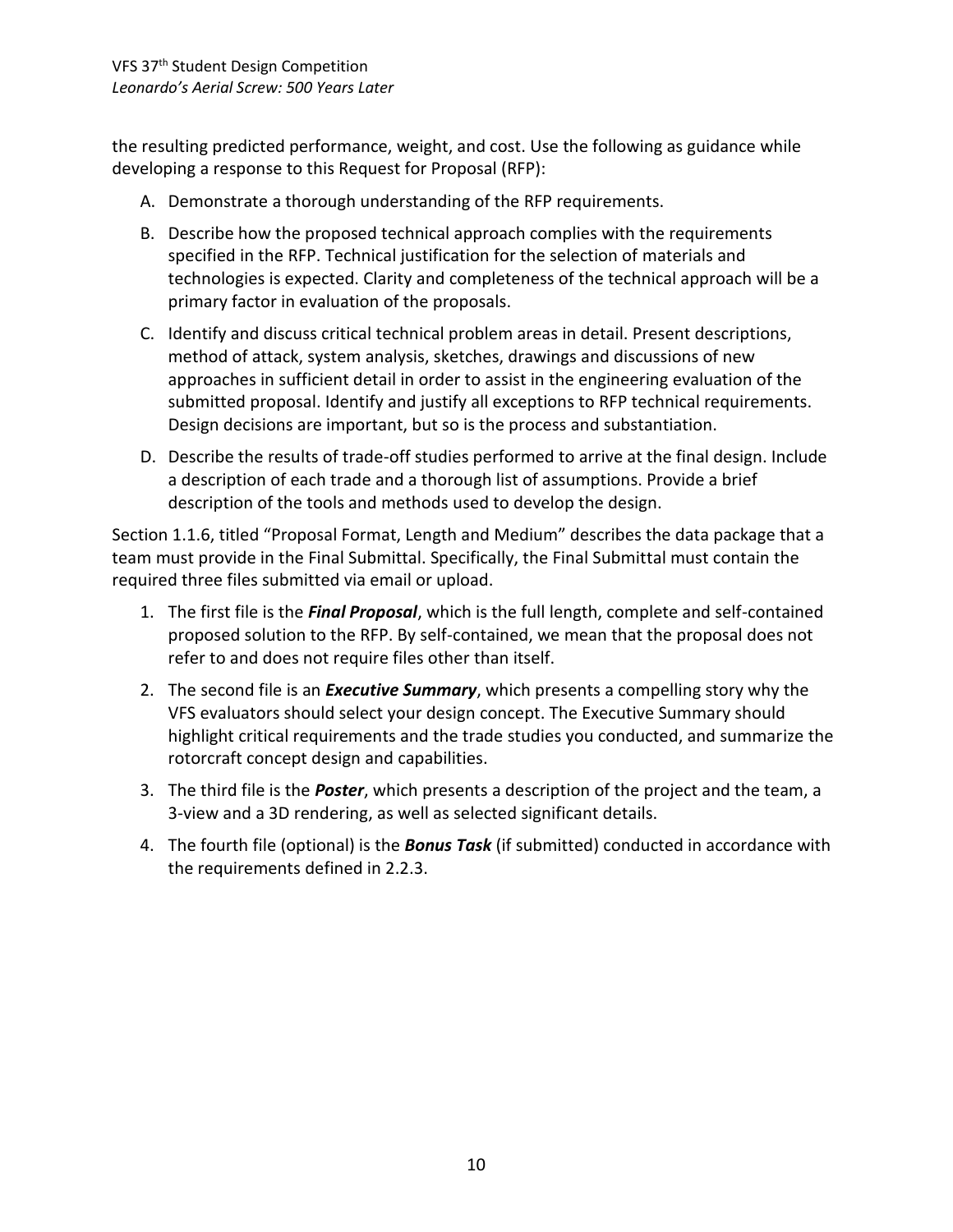# <span id="page-11-0"></span>**2.0 System Objectives**

## <span id="page-11-1"></span>**2.1 Operating Concept**

2019 marks the 500<sup>th</sup> anniversary of the death of Leonardo Da Vinci, the famous Renaissance inventor who conceived many outstanding and innovating ideas far ahead of his time. Among them was the sketch of the Aerial Screw, recognized by VFS and others as the first humancarrying vertical take-off and landing (VTOL) machine ever designed — in this case, some 400 years before a helicopter carried a person aloft (see the links at [vtol.org/heritage\)](https://vtol.org/heritage).

*The famous drawing of the Aerial Screw, together with a few lines of text describing the working principle, clearly envisioned the first technical concept for a VTOL vehicle and is considered the first heavier-than-air VTOL aircraft design in history.* 



Although this concept, for a number of reasons, is clearly far from being a practical solution of an actual VTOL capable machine, Leonardo Helicopters wishes to highlight that little attention has been posed from a technical standpoint to the idea of the Italian inventor. *The actual pros and cons of the Aerial Screw are often quoted but have not been analyzed extensively, nor has a possible working application been studied, leaving a gap in the technical understanding of the significance of the invention.*

The 37<sup>th</sup> Annual Student Design Competition will have an historical mark, proposing a critical review of the Leonardo Aerial Screw idea to understand how the concept can be considered the foundation of vertical flight.

**The goal of this year's VFS Student Design Competition** *is to design a VTOL vehicle based on Leonardo's Aerial Screw concept, studying and demonstrating the consistency of its physics and potential feasibility.*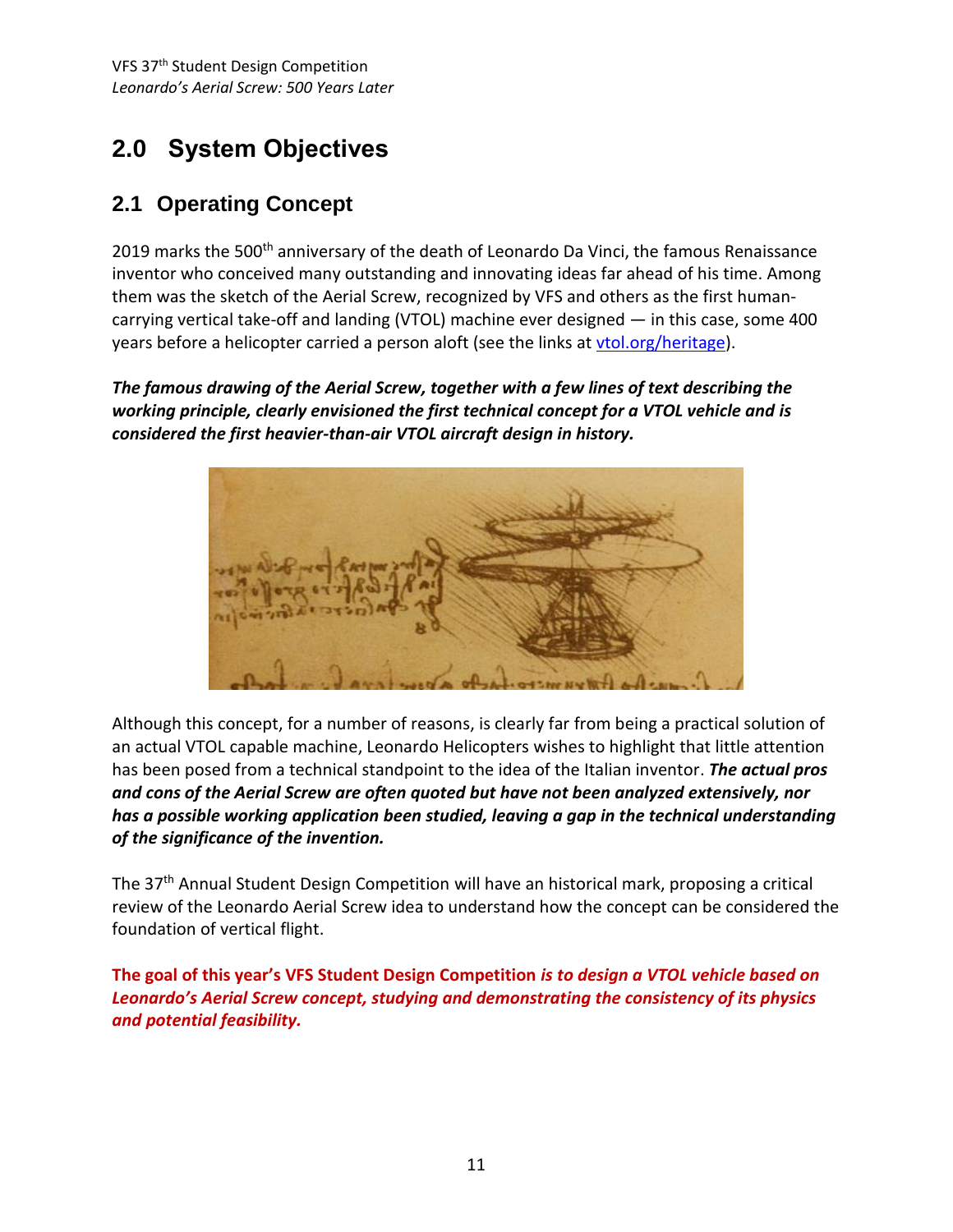## <span id="page-12-0"></span>**2.2 Specific Objectives**

The competitors shall design a vehicle relying for lift and thrust from **one or more** "Aerial Screws," i.e. single-blade rotor with solidity equal or greater than one with a continuous surface, making use of any possible airborne powerplant/energy storage (buoyancy can be considered), capable of:

- Carrying 1 pilot or a passenger of a total of at least 60 kg (basically minimum human load of 60 kg)
- Take-off vertically, holding the position for at least 5 seconds (within 10 m radius from take-off spot, no wind)
- Flying for at least one minute, covering at least 20 m of distance at an altitude above the ground of at least 1 meter, untethered.
- Land vertically, after holding the position for 5 seconds (within 10 m radius from landing spot, no wind)

## <span id="page-12-1"></span>2.2.1 **Task 1: Vehicle Conceptual Design (ALL Participants)**

The teams shall select a configuration based on the Aerial Screw as described above and provide:

- A concept definition and description, including significant configuration trade off analysis
- Preliminary study of all required systems including aerodynamics, structures, powerplant, rotor, controls, etc., based on documented existing proven technologies and/or existing equipment
- **•** Preliminary capability and performance definition
- Validation of the design and/or the aircraft elements, especially as far as the Aerial Screw lifting device(s), by analysis, simulation or scaled models
- A poster of the project (A2 format, digital edition) with brief description of the project and the team, a 3-view and a 3D rendering as well as selected significant details; the best physical posters will be exhibited at the Leonardo Helicopters headquarters

The Conceptual design will be evaluated by means of the following metric:

- Demonstration of the compliance to the above minimum requirements
- Distance exceeding the above requirements
- Aesthetics and similarity to the drawings of Leonardo Da Vinci

## <span id="page-12-2"></span>2.2.2 **Task 2: Detailed Design (Graduate Teams ONLY)**

For the graduate category, a deeper technological investigation of key elements of the Aerial-Screw concept is required. This will entail an assessment of structural stress level and static and/or fatigue substantiation of the critical elements.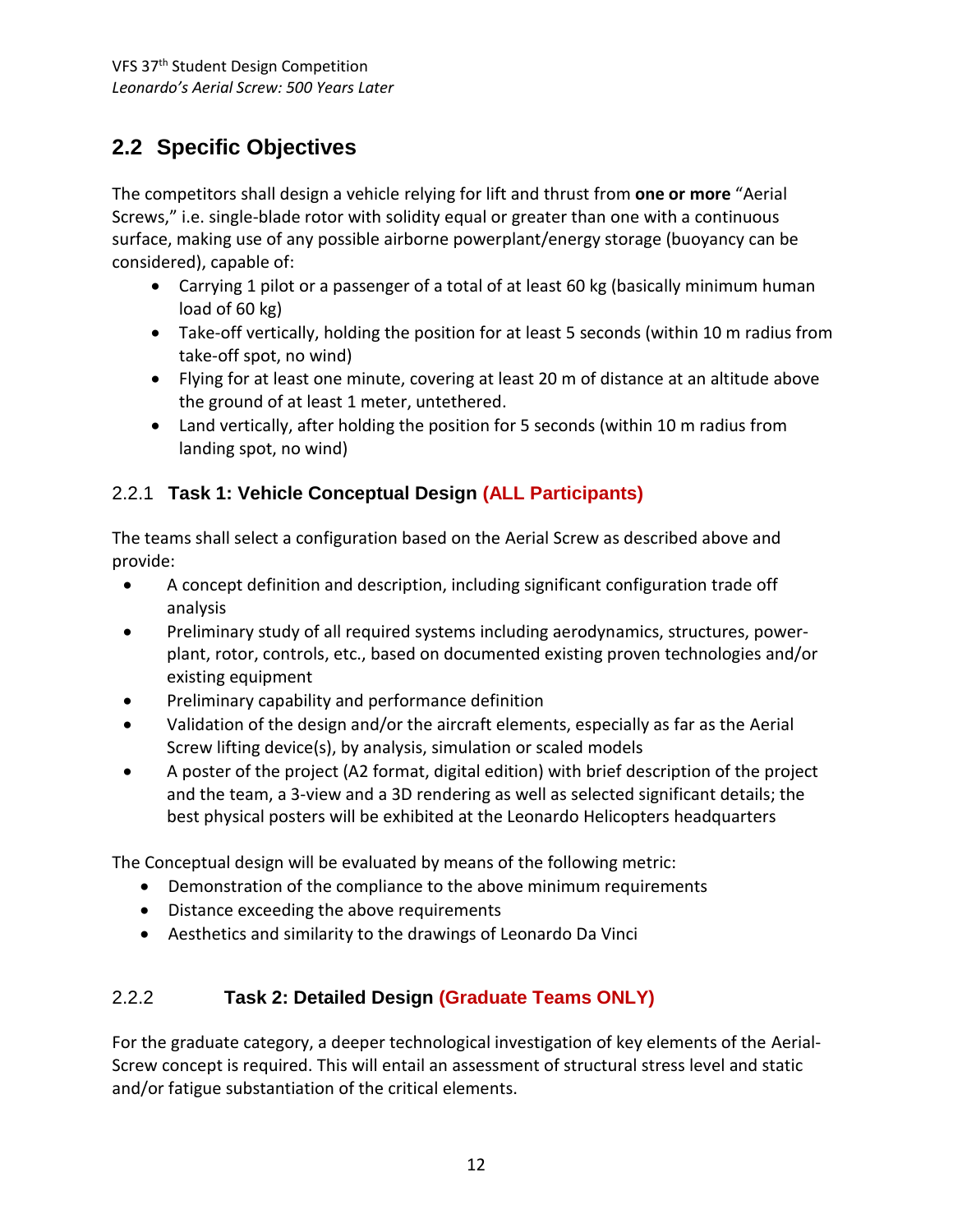The objective is to demonstrate, on a few selected cases, that the developed conceptual design could actually be tested on a real demonstrator aircraft.

Areas to be assessed include the following:

- Assessment of weights and applicable rotor and airframe loads
- Assessment of structural integrity
- Assessment of reasonable manoeuvrability and workload
- Control system concept and control laws definition (in case of stability and control assistance or automation is considered)
- Assessment of crew accommodation/accessibility suitable for demonstrator-level operation
- Assessment of demonstrator-level manufacturability

The levels of details of any of the above is left to the team discretion and will be evaluated accordingly. Also, a preliminary assessment of any of the above is considered sufficient.

The detailed design work will be evaluated with the similar metric used for the Conceptual Design.

#### <span id="page-13-0"></span>2.2.3 **Optional Bonus Task: Flight Simulation Model sponsored by Advanced Rotorcraft Technology, Inc. (ART)**

ART will form a judging committee consisting of experts from ART and VFS (and other vertical flight industry and academic institutions at their discretion) and **will provide two prizes for the best FlightLab flight simulation of the concept: one prize each of \$1,000 for the undergraduate and graduate teams.** 

Entries will be judged using the following criteria:

- **Data**: completeness and detail level of the proposed model
- **Modeling**: adequacy of the approach and correctness of the model
- **Analysis**: effectiveness of the analyses used in the design activities and decisions
- **Pilot-in-the loop**: model capability to run in real time with human input
- **Communication:** description and discussion of assumptions, approach, techniques, results in a formal report as well as in a presentation.

ART will provide specific details for obtaining the necessary software licenses to teams AFTER receipt of the Letter of Intent to Participate and ONLY if a team has indicated their plan to participate in the bonus task.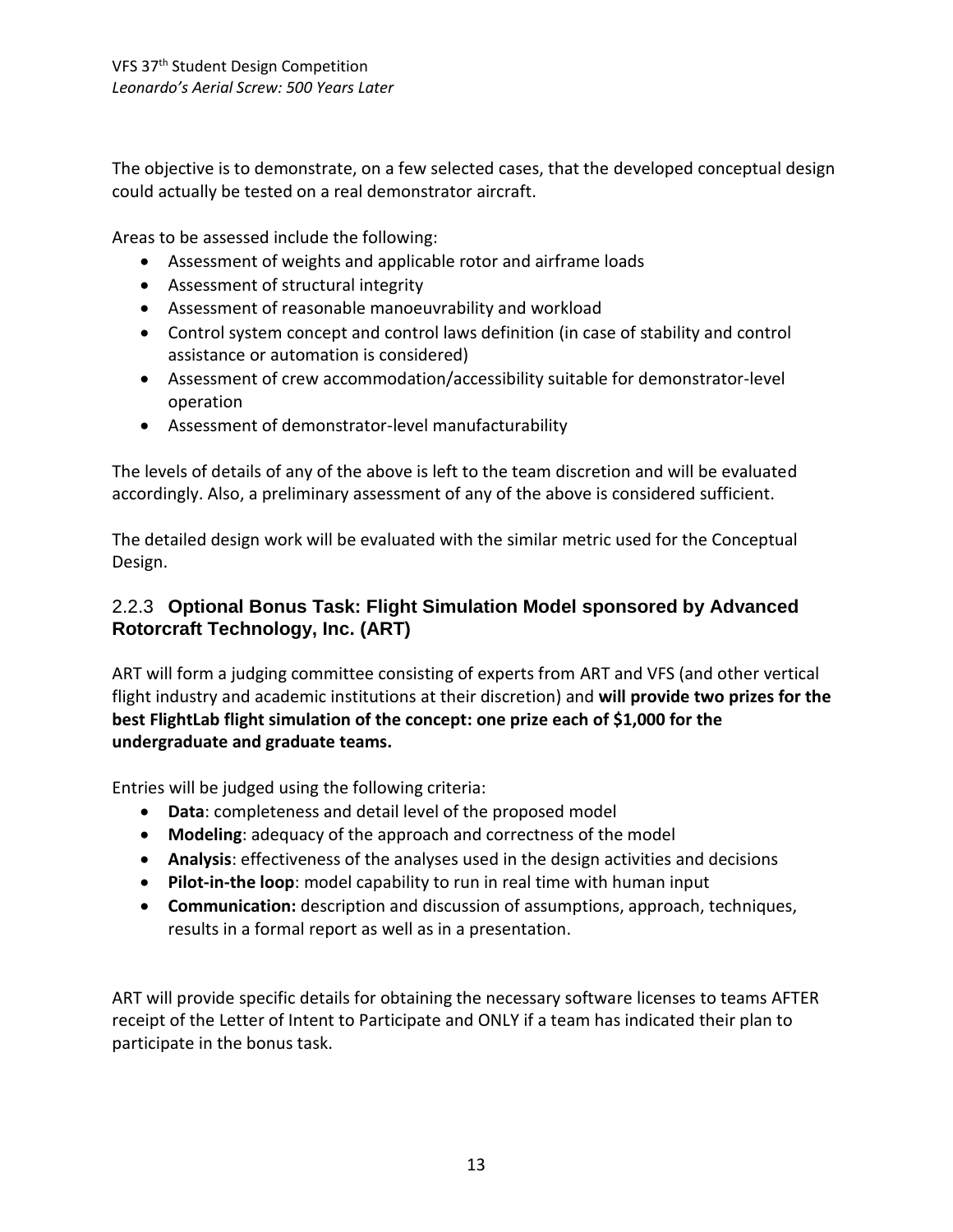Training (electronic tutorials or similar) is also provided in an equal way to all participating teams; in order to foster a fair competition, no direct help or support can be provided to teams.

<span id="page-14-0"></span>*Note: By providing a submission for the optional task, you are providing permission for ART to be free to use materials submitted for training tutorials and marketing purposes.*